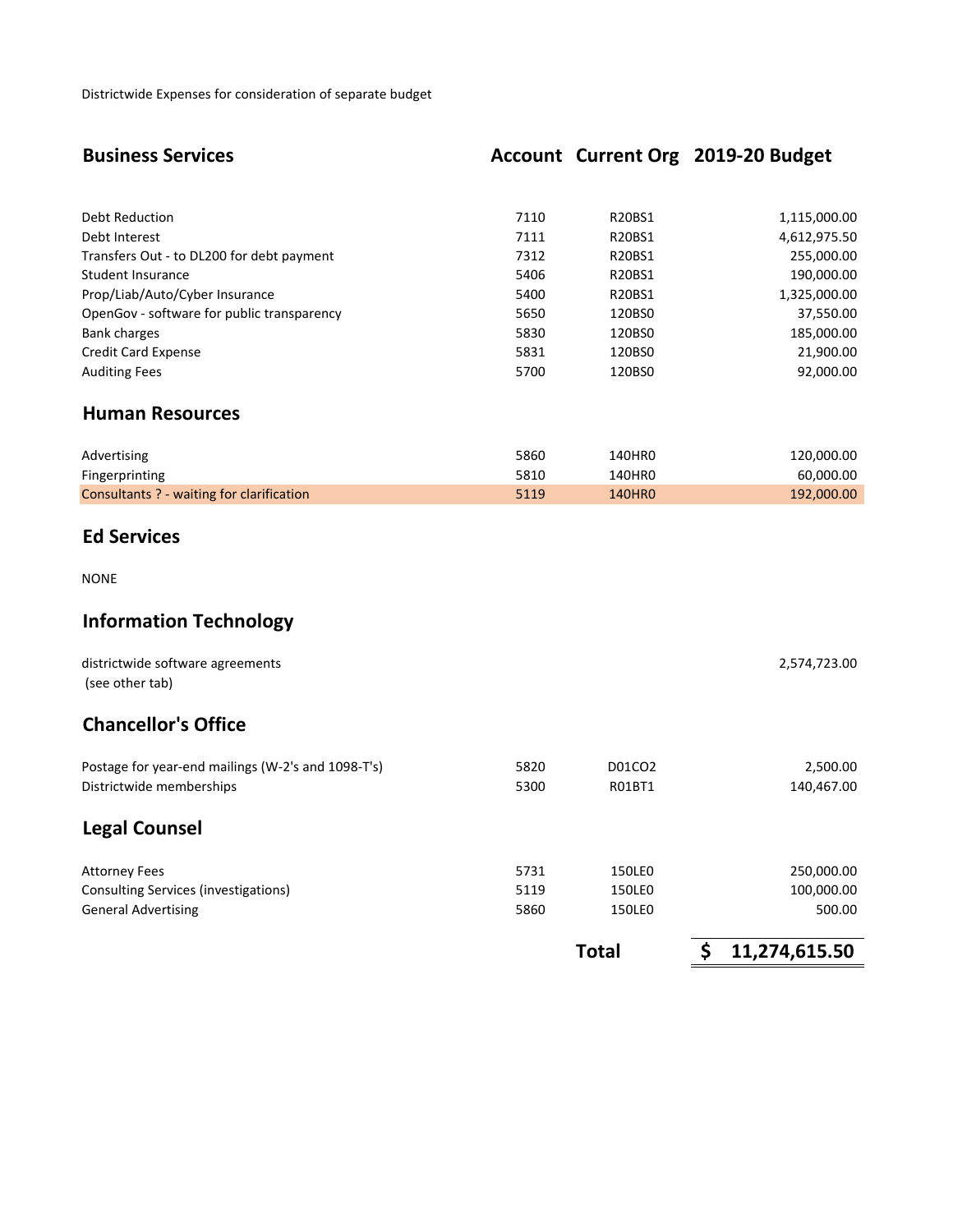| 2018-19 License-Maintenance Agreements                             |                                                                                                           |                 |                   |                                                                  |                                     |                            |                                                                                                   |
|--------------------------------------------------------------------|-----------------------------------------------------------------------------------------------------------|-----------------|-------------------|------------------------------------------------------------------|-------------------------------------|----------------------------|---------------------------------------------------------------------------------------------------|
|                                                                    |                                                                                                           |                 |                   |                                                                  |                                     |                            |                                                                                                   |
|                                                                    |                                                                                                           |                 |                   |                                                                  |                                     |                            |                                                                                                   |
| PY PO#<br>Vendor                                                   | Product                                                                                                   | 19-20 Cost      | 18-19 Cost FOAPAL |                                                                  | Term                                | <b>Expiration YY/MM/DD</b> |                                                                                                   |
| The Security Awareness Co<br>P3812363                              | Online training material (subscription)                                                                   |                 |                   | \$8,640 GU001-131IS0-5119-678000                                 | $6/1 - 6/30$                        | 6/30/2020                  | user security training materials - districtwide                                                   |
| Pistolstar Inc<br>NA                                               | PortalGuard authentication                                                                                |                 |                   | 26167 GU001-131IS0-5650-678000                                   | $3/1/19 - 6/30/20$                  | 6/30/2020                  | Single Signon environment - districtwide                                                          |
| P3708433/                                                          |                                                                                                           |                 |                   |                                                                  |                                     |                            |                                                                                                   |
| P3809362<br>Imperva (formerly Incapsula)                           | DDOS 24X7 Protection & Monitoring                                                                         | \$36,036        |                   | \$33,033 GU001-131IS0-5890-678000                                | $7/1 - 6/30$                        | 6/30/2020                  | Denial of service protection - outside email securty prevention - districtwide                    |
| Averro (formerly Launch Consulting                                 |                                                                                                           |                 |                   |                                                                  |                                     |                            |                                                                                                   |
| P3900096 Group)                                                    | ICA/Confirmation Letter (SOW)                                                                             | \$35,040        |                   | \$46,592 GU001-1301T0-5119-678000                                | 7/29-6/30                           | 6/30/2020                  | Project management - charters, project plans, developing paperwork, etc.                          |
| <b>Scantron (Harland Technology</b>                                |                                                                                                           |                 |                   |                                                                  |                                     |                            |                                                                                                   |
| Services)<br>NA                                                    | Class climate campus L4 + scan stations (2)                                                               | \$27,782        |                   | \$11,845 GU001-132EA0-5119-678000                                | $7/1 - 6/30$                        | 6/30/2020                  | Faculty and staff evaluations - Districtwide                                                      |
|                                                                    |                                                                                                           |                 |                   |                                                                  |                                     |                            |                                                                                                   |
| P3800036 Board of Governors                                        | Student-Right-to-Know Reporting Subscription                                                              |                 |                   | \$17,700 GU001-132EA0-5650-678000                                | $7/1 - 6/30$                        | 6/30/2020                  | Issues on campus - districtwide                                                                   |
|                                                                    | Maintenance for ORACLE advanced security, audit vault & database                                          |                 |                   | \$89.697 GU001-132EA0-5650-678000                                |                                     |                            |                                                                                                   |
| P3800074 Ellucian Company Inc<br>P3810542 Ellucian Company L.P     | firewall, data defense for FY 18-19 BDD True Up<br>Cloud Hosting Services (Monthly)                       |                 |                   | \$535,500 GU001-132EA0-5650-678000                               | $7/1 - 6/30$<br>$4/1 - 3/31$        | 12/1/2019<br>3/31/2023     | Will go away next year - Oracle - districtwide<br>Cloud fee for Banner - districtwide             |
|                                                                    | Banner TCP Maintenance for Financial Aid, Finance, HR, Student, Faculty                                   |                 |                   |                                                                  |                                     |                            |                                                                                                   |
|                                                                    | & Advisors Self-Service, Student Self-Service, Data Interchange EDISmart,                                 |                 |                   |                                                                  |                                     |                            |                                                                                                   |
|                                                                    | Employee Self-Service, Luminis Basic, ODS Oracle, FA FM Need Analysis,                                    |                 |                   |                                                                  |                                     |                            |                                                                                                   |
|                                                                    | Banner Integration Technologies, Degree Works, DW Transfer                                                |                 |                   |                                                                  |                                     |                            |                                                                                                   |
| P3800037 Ellucian Support Inc                                      | Equivalency/COGNOS                                                                                        |                 |                   | \$377,530 GU001-132EA0-5650-678000                               | $7/1 - 6/30$                        | 6/30/2023                  | Ellucian software maintenance and support contract - districtwide                                 |
|                                                                    | Maintenance + support for FormFusion/IntelleCheck SW for Payroll,                                         |                 |                   |                                                                  |                                     |                            |                                                                                                   |
| 3800031 Evisions                                                   | <b>IntelleCheck SW for Accounts Payable</b>                                                               |                 |                   | \$12,728 GU001-132EA0-5650-678000                                | Jul-Jun                             | 6/30/2021                  | <b>Business Services and HR uses for check printing</b>                                           |
| P3804216 Hyland Software, Inc.                                     | Annual maintenance and support                                                                            | \$15,799        |                   | \$11,849 GU001-132EA0-5650-678000                                | 1YR                                 | 6/30/2020                  | current Document imaging - districtwide                                                           |
| P3804212 Hyland Software, Inc.                                     | Hosting fees for OnBase                                                                                   | \$28,887        |                   | \$30,000 GU001-132EA0-5650-678000                                | Jul-Jun                             | 6/30/2020                  | Cloud fee for above - districtwide                                                                |
|                                                                    |                                                                                                           |                 |                   |                                                                  |                                     |                            |                                                                                                   |
|                                                                    |                                                                                                           |                 |                   |                                                                  |                                     |                            |                                                                                                   |
| P3805339 Oracle Corp                                               | Campus License Maintenance + Support Plus SW Update Lic + Support<br>(under a separate PO in prior years) |                 |                   | \$266,677 GU001-132EA0-5650-678000                               | $7/1 - 6/30$                        | 6/30/2019                  | annual license agreement for Oracle - not going away - districtwide                               |
|                                                                    |                                                                                                           |                 |                   |                                                                  |                                     |                            |                                                                                                   |
| P3800035 SalePoint                                                 | SW maintenance - JPOINT w- Help Desk support                                                              |                 |                   | \$14,112 GU001-132EA0-5650-678000                                | $7/1 - 6/30$                        | 6/30/2020                  | <b>Business Services uses for point of sale</b>                                                   |
|                                                                    |                                                                                                           |                 |                   |                                                                  |                                     |                            |                                                                                                   |
| P3800056 Verifone Inc                                              | Software integration for JPOINT devices (Qty 21)                                                          |                 |                   | \$14,157 GU001-132EA0-5650-678000                                | $7/1 - 6/30$                        | 3/15/2018                  | See above                                                                                         |
|                                                                    |                                                                                                           |                 |                   |                                                                  |                                     |                            |                                                                                                   |
|                                                                    |                                                                                                           |                 |                   |                                                                  |                                     |                            |                                                                                                   |
|                                                                    | Maintenance for Emergency Notification System (ENS) Connect                                               |                 |                   |                                                                  |                                     |                            |                                                                                                   |
| P3800034 Blackboard Inc                                            | Care/Connect Unlimited E&O messaging service                                                              |                 |                   | \$49,950 GU001-132EA0-5652-678000                                | $7/1 - 6/30$                        | 6/30/2020                  | Emergency Notification System - districtwide                                                      |
|                                                                    |                                                                                                           |                 |                   |                                                                  |                                     |                            |                                                                                                   |
|                                                                    | eLumen Curriculum module subscription & eLumen Core module                                                |                 |                   |                                                                  |                                     |                            |                                                                                                   |
| P3807929 eLumen Inc                                                | subscription                                                                                              |                 |                   | \$87,256 GU001-132EA0-5652-679000                                | $3/31 - 4/1$                        | 3/30/2021                  | Colleges - course curriculum                                                                      |
|                                                                    |                                                                                                           |                 |                   |                                                                  |                                     |                            |                                                                                                   |
| Convergint Technologies LLC<br><b>NA</b><br><b>FMT Consultants</b> | S/W updates and operational support for the district's door lock system<br>Consulting services for O365   | 60000           |                   | 12183 GU001-133II0-5119-678000<br>15000 GU001-133II0-5119-678000 | 4/1/19-6/30/2022<br>5/23/17-5/22/22 | 5/30/2022<br>5/23/2022     | Software updates Districtwide<br>Districtwide email                                               |
| P3800029 Foundation for CCC                                        | <b>Help Desk Services</b>                                                                                 |                 |                   | \$217,828 GU001-133II0-5119-678000                               | $7/1 - 6/30$                        | 6/30/2020                  | Districtwide helpdesk                                                                             |
|                                                                    |                                                                                                           |                 |                   |                                                                  |                                     |                            |                                                                                                   |
|                                                                    | Electrical and cabling work in support of numerous and ongoing IT                                         |                 |                   |                                                                  |                                     |                            |                                                                                                   |
| <b>NA</b><br>Gold Coast Electric Inc                               | infrastructure projects                                                                                   |                 |                   | \$10,300.00 GU001-133II0-5119-678000                             | $7/1 - 6/30$                        | 6/30/2021                  | District office only                                                                              |
|                                                                    |                                                                                                           |                 |                   |                                                                  |                                     | 8/22/2021 or sooner if we  |                                                                                                   |
| JAMF Software, LLC<br><b>NA</b>                                    | Jumpstart refresher training                                                                              |                 |                   | \$7,500 GU001-133II0-5119-678000                                 | Aug-Aug                             | terminate our subscription | Apple products support - districtwide                                                             |
| P3800039 Gartner                                                   | Gartner for IT Leaders Advisor & Core Research                                                            | \$32,733        |                   | \$29,190 GU001-133II0-5300-678000                                | $7/1 - 6/30$                        | 6/30/2023                  |                                                                                                   |
|                                                                    |                                                                                                           |                 |                   |                                                                  |                                     |                            | Technology research and development company - compares products for Districtwide options          |
| Roberta J Ennis<br>P3800050                                        | Morton Hill Lease                                                                                         |                 |                   | \$8,852 GU001-133II0-5603-678000                                 | $9/1 - 8/30$                        | 6/30/2020                  | Microwave Tower rental lease for college - PC                                                     |
| Computerland<br>P3800060                                           | MS Campus Agreement                                                                                       |                 |                   | \$128,366 GU001-133II0-5650-678000                               | $10/1 - 9/30$                       | 9/30/2020                  | Districtwide Micosoft Licenses                                                                    |
| <b>NA</b><br>Computerland                                          | Adobe ETLA                                                                                                | 6450<br>\$6,450 |                   | 0 GU001-133II0-5650-678000<br>\$0 GU001-133II0-5650-678000       | 7/29/19-7/28/22                     | 7/28/2022                  | DO only Adobe                                                                                     |
| <b>NA</b><br>Computerland                                          | Creative Cloud Adobe site license                                                                         |                 |                   |                                                                  | 7/29/19-7/28/20                     | 7/28/2022                  | duplicate of above                                                                                |
| P3800045 Cummins Pacific LLC                                       | Semi-Annual Planned Maintenance & Load Bank Test forGenerator                                             |                 |                   | \$1.943 GU001-133II0-5686-678000                                 | $7/1 - 6/30$                        | 6/30/2021                  | Generator for Data Center at the District Office - Districtwide (eventually coming off this list) |
| P3800046 Vertiv                                                    | UPS power & battery services                                                                              |                 |                   | \$11,116 GU001-133II0-5686-678000                                | $7/1 - 6/30$                        | 6/30/2021                  | See above                                                                                         |
|                                                                    |                                                                                                           |                 |                   |                                                                  |                                     |                            |                                                                                                   |
| P3800058 KCSOS                                                     | Maintenance, Monitoring and Management of Microwave Network                                               |                 |                   | \$11,718 GU001-133II0-5691-678000                                | $7/1 - 6/30$                        | 6/30/2020                  | Primarily for CCCC - communications tower                                                         |
| Global CTI<br><b>NA</b>                                            | Tech support hours                                                                                        |                 |                   | 10000 GU001-133IM0-5119-678000                                   | 4/1/2019-6/30/2020                  | 6/30/2020                  | Telephone relocation/additions - districtwide                                                     |
| P3801687 Vector USA                                                | Clearpass consulting                                                                                      |                 |                   | \$8,250 GU001-133IM0-5119-678000                                 | 7/1/2019-6/30/22                    | 6/30/2022                  | Wifi monitoring and analytics tools - Districtwide                                                |
| P3800079<br>CA Broadband Cooperative, INC                          | CBC high-speed WAN fiber connections at CC IWV, Mammoth and                                               |                 |                   | \$60,000 GU001-133IM0-5583-678000                                | 12/14-9/30                          | 9/30/2020                  | high speed fiber connections for CCCC                                                             |
| P3808981 Mediacom                                                  | Internet services for KRV campus                                                                          |                 |                   |                                                                  |                                     |                            |                                                                                                   |
|                                                                    |                                                                                                           |                 |                   | \$4,600 GU001-133IM0-5583-678000                                 | $2/1/-1/31$                         | 1/31/2023                  | Internet services for KRV campus                                                                  |
| Specturm (Bright House)<br><b>NA</b>                               | Internet & TV services for SW Ctr (BC)                                                                    |                 |                   | \$774 GU001-133IM0-5583-678000                                   |                                     | 1/31/2020                  | Internet & TV services for SW Ctr (BC)                                                            |
|                                                                    |                                                                                                           |                 |                   |                                                                  |                                     |                            |                                                                                                   |
| Specturm (Bright House)<br><b>NA</b>                               | 10M WAN Link between DO & Tehachapi                                                                       |                 |                   | \$7,200 GU001-133IM0-5583-678000                                 | 10/1-9/30                           | 9/30/2019                  | Wide area network between DO and Tehachapi - CCCC                                                 |